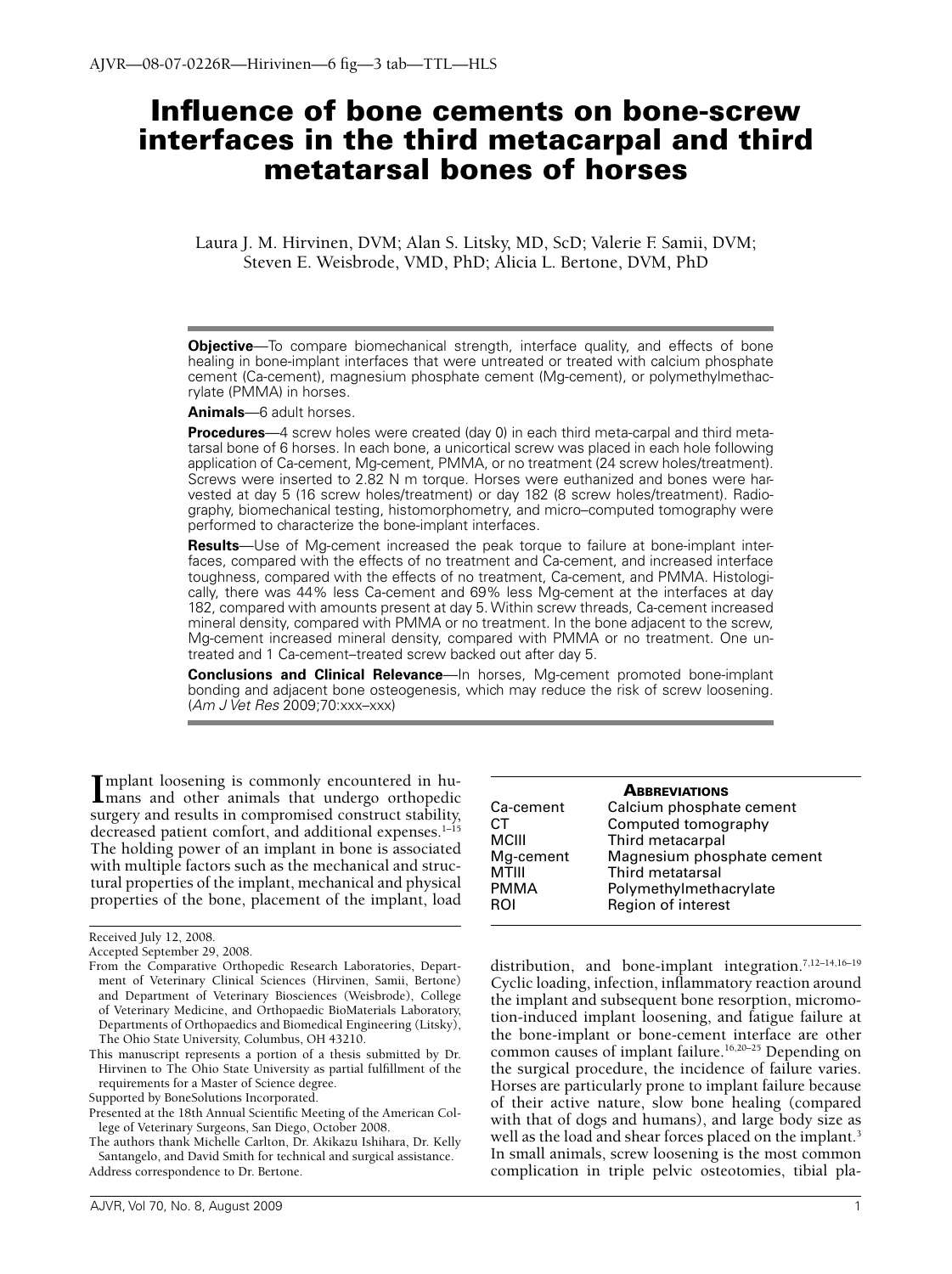teau leveling osteotomies, fracture repairs, and total arthroplasties.4–7,10,11,26

Various implant surface configurations, coating methods, and biomaterials have been developed to improve integration between bones and implants.24,27–30 An assortment of osteoinductive and osteoconductive materials has been used to fill bone defects and to anchor implants to bone.23 To achieve this, a material should adhere implant to bone, tolerate and transfer loads on the implant to bone, promote bone healing, and be readily absorbed at a rate that allows adequate time for osseointegration.<sup>28,31</sup> The biomechanical properties of the filler material should resemble those of bone and should be resistant to fragmentation and wear debris formation.<sup>24,32</sup> Furthermore, the formulation should be easy to apply, should not cause thermal damage during the process of curing, and should be tolerated by the host.<sup>25,33</sup>

Polymethylmethacrylate is an acrylic bone cement, which has been used for plate luting<sup>34</sup> and total arthroplasties for almost 50 years.24,35–37 Because PMMA is nonabsorbable, 2 interfaces will inevitably exist—1 between the implant and cement and another between the cement and bone. Wear particle formation, thermal necrosis from the curing process, and fractures within the cement layer are known complications associated with the use of PMMA and can lead to failure of the implant construct.12,20,25,35,38,39

Calcium phosphate cement was the first biodegradable bone cement to be made commercially available. It can tolerate high compressive strength, fill in gaps between implant and bone,<sup>40-42</sup> act as an osteoconductive medium,<sup>43</sup> and increase biomechanical strength of the bone-implant interface.<sup>40,44,a</sup> However, Ca-cement lacks any adhesive properties and has a long absorption time.<sup>40,42,45,b</sup> Recently, magnesium-based alloys have been evaluated as orthopedic biomaterials.<sup>33,46-49,a,b</sup> Magnesium is a lightweight metal, which has mechanical properties similar to those of bone.<sup>50,51</sup> In the body, magnesium is the fourth most common cation, and approximately half of the magnesium is stored in bone. The magnesium cation is responsible for mediating activation of adhesion molecules such as integrins, which affect bioadhesion and the genotype of osteogenic cells.<sup>52-58</sup> These observations are supported by results of recent studies,<sup>33,49,a,b</sup> which suggest that a novel Mg-cement has unique adhesive and osteoproliferative properties. Magnesium phosphate cement significantly increases extraction torque of screws, compared with findings for other cements in vitro; adheres bone to bone; and induces osteogenesis in vivo.<sup>33,49,a,b</sup>

The purpose of the study reported here was to compare biomechanical strength, interface quality, and bone healing in bone-implant interfaces that were untreated or treated with Ca-cement, Mg-cement, or PMMA in the MCIII and MTIII bones of horses. Outcome measurements were clinical variables, serial radiographic findings, screw extraction torque, and histomorphometric and micro-CT data. We hypothesized that Mgcement would improve interface strength and quality and would be absorbed faster than Ca-cement.

## Materials and Methods

**Animals**—Six clinically normal adult horses (age range, 2 to 27 years; weight range, 450 to 584 kg) were

included in the study. There were 3 mares, 2 geldings, and a stallion of various breeds (3 Quarter Horses, 2 Standardbreds, and 1 American Saddlebred). All horses were housed in individual box stalls  $(5 \times 3 \text{ m})$  and fed hay and water ad libitum for the duration of the study. The protocol for the study was approved by The Ohio State University Institutional Animal Care and Use Committee.

**Experimental procedure**—All 6 horses underwent a surgical procedure (day 0) to place 4 bone screws in each MCIII and MTIII bone. Before surgery, a tetanus toxoid and penicillin G procaine (22,000 U/kg, q 24 h) were administered IM and gentamicin (6.6 mg/kg, q 24 h) and phenylbutazone (4.4 mg/kg, q 24 h) were administered IV. Prior to induction of anesthesia, the horses were sedated with xylazine hydrochloride (1.1 mg/kg, IV). Anesthesia was induced with diazepam (0.1 mg/kg, IV) and ketamine hydrochloride (2.2 mg/kg, IV) and maintained with isoflurane vaporized in oxygen in a semiclosed system.

In each anesthetized horse, 8-cm dorsal skin incisions were created in both MCIII and both MTIII bones at the level of mid-diaphysis. Four unicortical screw holes were then drilled by use of a power drill and a 3.5-mm drill bit; holes were drilled through the dorsal cortex from distal to proximal in a linear fashion at 2-cm intervals. The holes were manually threaded by use of a 4.5-mm tap and flushed with physiologic saline (0.9% NaCl) solution to remove any bone dust. In each bone, each hole was assigned to receive a different treatment (Ca-cement, Mg-cement, PMMA, or no treatment [24 screw holes/treatment]). Untreated screws were applied first, followed by those treated with PMMA,<sup>c</sup> Cacement,<sup>d</sup> and Mg-cement,<sup>e</sup> respectively, in a controlled block design so that all treatments were rotated and placed at each position an equal number of times. Each cement material was mixed separately (according to the manufacturers' instructions), and 0.5 mL was injected into the designated hole by use of a curved tip syringe. The screws (4.5-mm 316L stainless-steel cortical bone screws<sup>f</sup>) were inserted immediately after cement application to a defined torque of 2.82 N m by use of a torque wrench.<sup>g</sup> After all screws had been inserted into the predrilled holes in all 4 limbs, any excessive cement surrounding each screw head was removed and the incisions were lavaged prior to closure. In each limb, the subcutaneous tissue layers were closed in a simple continuous pattern with 2-0 polyglactin 910 suture, followed by closure of the skin in a similar pattern with 2-0 nonabsorbable monofilament polypropylene suture. A sterile bandage was then applied to each limb, and the horse was allowed to recover. Sterile bandages were maintained until the horse was euthanatized at day 5 or for a period of 3 weeks. For pain control after surgery, each horse was administered a combination of acepromazine maleate (0.02 mg/kg, IM, q 6 h) and morphine sulfate (0.06 mg/kg, IM, q 6 h) during the first 24 hours postoperatively and phenylbutazone (4.4 mg/kg, PO, q 24 h) for 3 days postoperatively. Treatment with antimicrobials was continued for 5 days after surgery.

Four horses were euthanatized at day 5; these horses were administered xylazine (1.1 mg/kg, IV) followed by an IV injection of pentobarbital sodium.<sup>h</sup> Both MCIII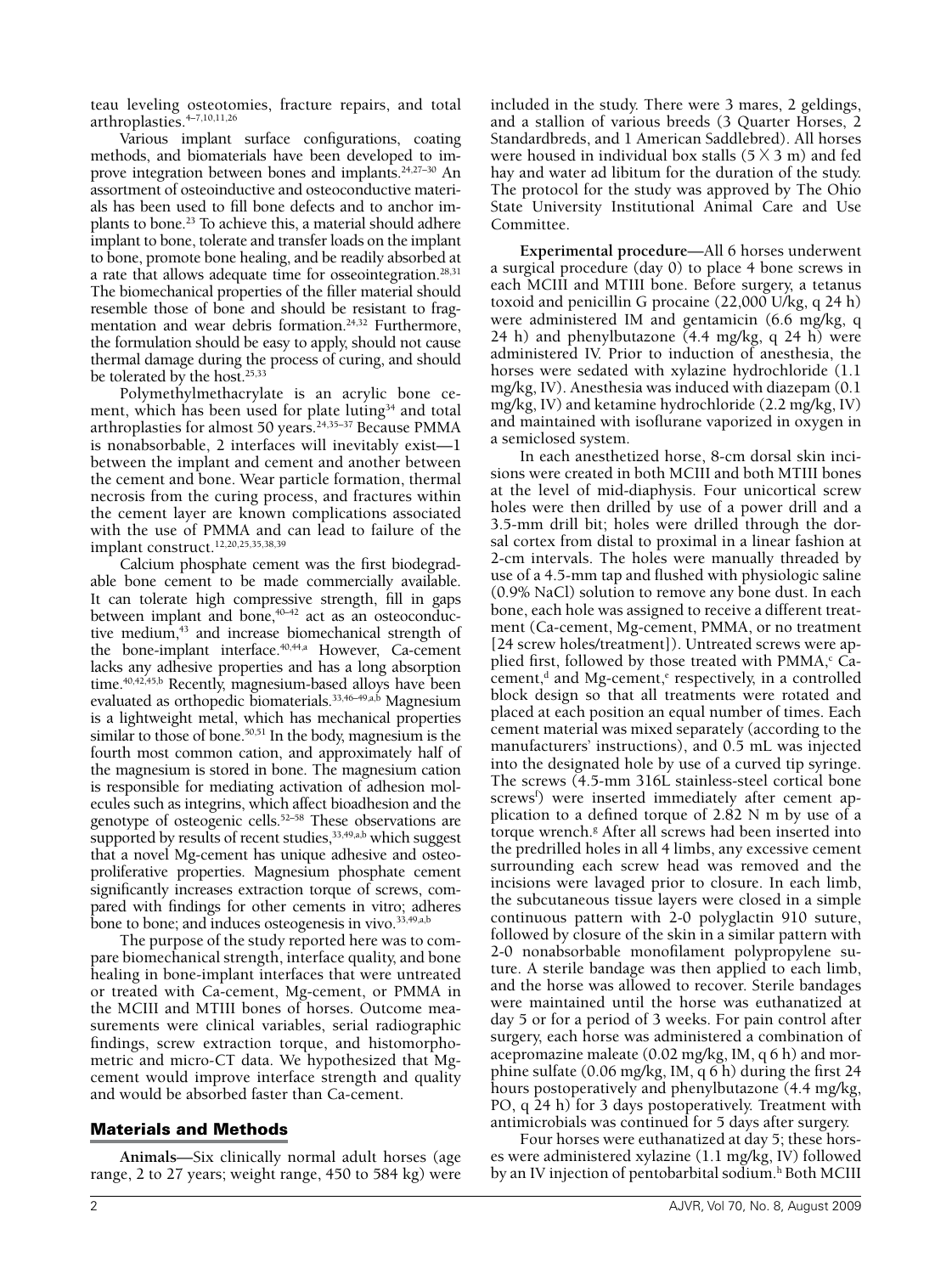and both MTIII bones were harvested immediately from each horse after euthanasia for biomechanical testing and further processing. The remaining 2 horses were euthanatized by use of the same protocol at day 182. At day 154, those 2 horses were administered calceini (20 mg/kg, IV) dissolved in 2% sodium bicarbonate solution via a catheter inserted in the left jugular vein<sup>59</sup> to assess active bone formation. Calcein administration was repeated at day 179, 3 days prior to euthanasia of the 2 horses.

**Bone-cement materials**—Two injectable biodegradable bone cements (Ca-cement<sup>e</sup> and Mg-cement<sup>f</sup>) and 1 injectable nonbiodegradable bone cement (PM-MA<sup>d</sup>) that had similar handling characteristics were chosen for the experimental procedure. The PMMA product was the first FDA-approved bone-cement material and is still widely used for multiple purposes. The PMMA consisted of methylmethacrylate (75%), PMMA (15%), and barium sulfate (10%). The Ca-cement used in the study was a commercially available bone cement that consisted of a calcium phosphate powder mixed with a sodium phosphate solution, which hardens to a carbonated apatite in vivo. The Mg-cement had similar properties as those of the Ca-cement, but is not yet commercially available. The composition of this cement was monopotassium phosphate (54%), magnesium oxide (33%), tricalcium phosphate (9%), and dextrose (4%).

**Clinical evaluation**—For each horse, a physical examination was performed before surgery (baseline), twice daily for the first 5 days following surgery, once daily thereafter until day 14, and then weekly until termination of the study. Examined variables included rectal temperature, heart rate, respiratory rate, and gastrointestinal tract sounds. Surgical sites were evaluated at the time of bandage changes. Lameness during walking

at day 5 and during walking and trotting at day 182 was graded on a scale of 0 to  $5^{60}$  ( $0 =$  no signs of lameness at any time; 1 = intermittent signs of lameness during trotting; 2 = consistent signs of lameness during trotting; 3 = consistent lameness present during trotting with a head nod; 4 = consistent lameness present during walking; and  $5 =$  minimal to no weight bearing at any time).

**Radiography**—For each horse, lateromedial and dorsopalmar-plantar digital radiographic views<sup>j</sup> were obtained before day 0 to confirm that there were no bony abnormalities in the MCIII or MTIII bones and to evaluate the thickness of the dorsal aspects of the cortices of the MCIII and MTIII bones for screw selection. The greatest endosteal to periosteal distance was used to select the length of the screws. Lateromedial radiographic views were also taken at days 5 and 182. Implant integrity and position, periosteal reaction (present or absent), and increase in bone mineral density within the medullary canal (present or absent) were recorded **(Figure 1)**.

**Collection and processing of specimens**—After euthanasia, the left MCIII and MTIII bones were collected for biomechanical testing and the right MCIII and MTIII bones were collected for histomorphometric analysis from 3 horses; the left bones were collected for histomorphometric analysis and the right bones were collected for biomechanical testing from the other 3 horses. Biomechanical testing was performed immediately after euthanasia. For histomorphometric analyses, the MCIII and MTIII bones were cut in half longitudinally after removing the skin and soft tissues; the presence or absence of cement in the medullary canal was noted. Specimens were then cut into sections (each containing 1 screw) and fixed in neutral-buffered 10% formalin followed by dehydration and infiltration involving increasing grades of ethanol and embedding medium<sup>k</sup> for a period of 5 weeks. After infiltration, the samples were polymerized with the embedding medium. Each polymerized block was then affixed to a slide, and a longitudinal section of the screw and adjacent bone was ground with a microgrinder<sup>1</sup> to a thickness of 50 µm. The remaining specimen in the block was retained for micro-CT.

**Biomechanical testing**—A servohydraulic materials testing systemm was used to determine the extraction torque at a displacement rate of 1°/s until the bonescrew interface failed. The specimen was fitted into a custom-made mold, and a screwdriver was connected to the testing system and to the screw head in the exposed dorsal aspect of the MCIII or MTIII bone. A constant rate of rotation was applied to the screw head, and a continuous recording of the angle of displacement and torque (N mm) was recorded. Peak torque to failure (N mm) was obtained, and calculations from the load-deformation curve were made for energy absorbed



Figure 1—Representative digital radiographic images of MCIII (A) and MTIII (B) bones in 2 horses obtained at day 5 (A) and day 182 (B) after placement of 4 bone screws with application of Ca-cement, Mg-cement, PMMA, or no treatment. In the 6 study horses, screw hole treatments were placed at each position in the MCIII and MTIII bones an equal number of times. The presence of increased mineral density within the medullary canal and periosteal reaction were evaluated.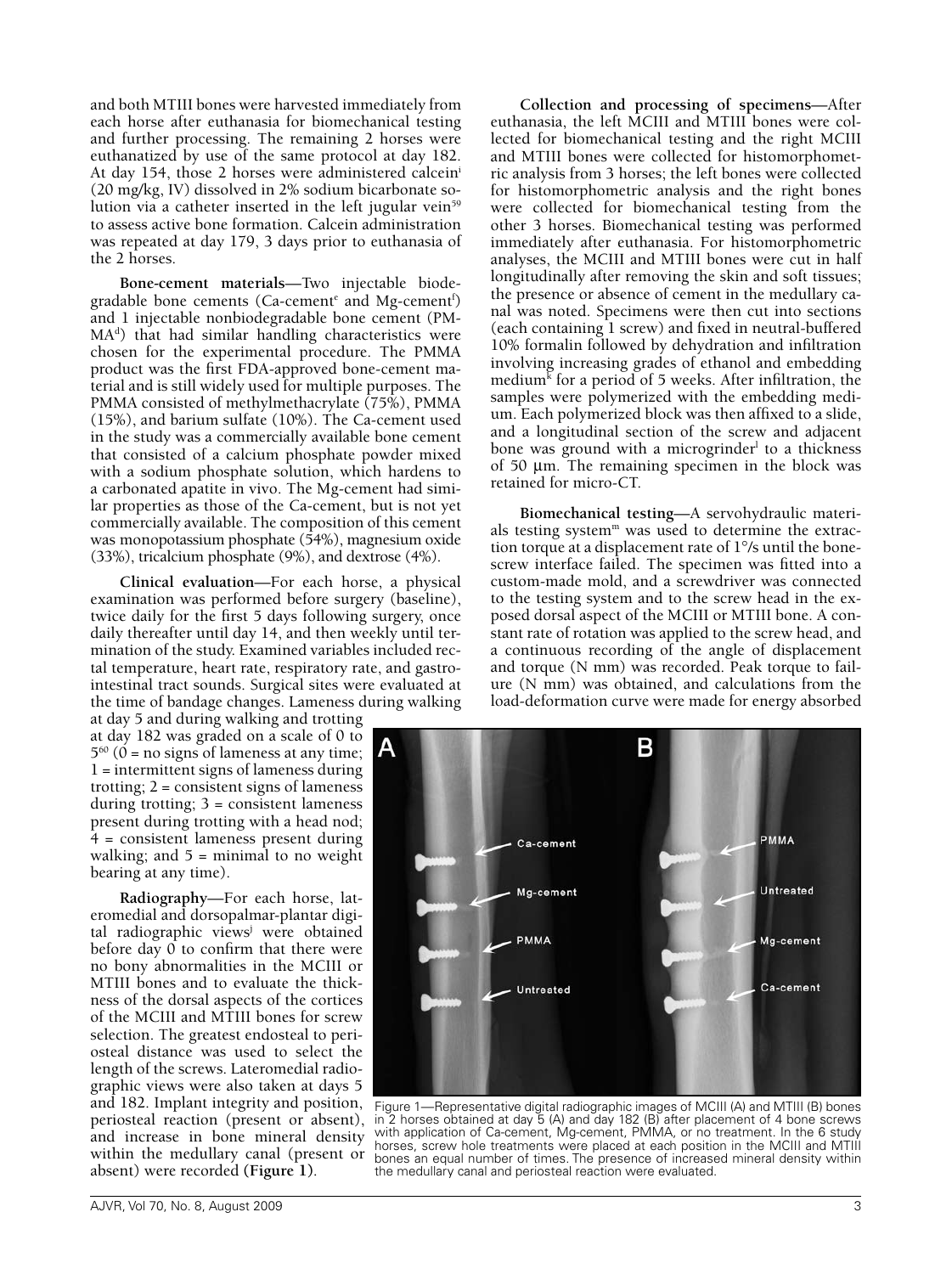

Figure 2—Representative load-deformation curve used for evaluation of the biomechanical properties of bone-screw interfaces in equine MCIII and MTIII bones in which 4 screws had been placed with application of Ca-cement, Mg-cement, PMMA, or no treatment. Peak torque to failure was recorded (N mm), and interface toughness (N mm•degree [light-gray shading]), postfailure extraction work (residual friction [N mm•degree {dark-gray shading}]), and interface stiffness (N mm) were calculated.

to failure (interface toughness), interface stiffness, and postfailure extraction work. Postfailure extraction work reflects the friction between the 2 surfaces at the failed interface; it was calculated as area under the curve for 5° after the point of failure **(Figure 2)**.

**Histomorphometric analysis**—For all screw threads from the specimens harvested for histomorphometric analysis at days 5 and 182, the amount of cement within the screw thread was semiquantified (score  $0 =$  no cement;  $1 = 1\%$  to 25% cement;  $2 = 26\%$ to 50% cement;  $3 = 51\%$  to 75% cement, and  $4 = 76\%$ to 100% cement). The characteristic appearance (homogeneous, heterogeneous, or presence of fissures) of the cement was recorded for all specimens from day 5. Bone-forming activity was quantified from the specimens collected at day 182 by use of point counting fluorescence labeling within each screw thread and in 3 bone zones adjacent to the screw by use of a microscope under fluorescent light at a wavelength of 400 nm. The assigned score equaled the number of labeled surfaces within each zone **(Figure 3)**.

**Micro-CT**—Specimens collected at day 182 (n = 32 screw holes; 8 screw holes/treatment) were scanned longitudinally in 35-µm sections by use of micro-CT.<sup>n</sup> Prior to scanning, all screws were removed from the specimens with a screwdriver to prevent beam-hardening artifact from the metal implant. The remaining bone samples were scanned, and ROIs were selected from the bone between the screw threads and in the bone just adjacent to the screw thread **(Figure 4)**. Mineral densities were recorded from the selected ROIs. The mineral density between the screw thread represented the mineral density of the remodeling bone and the mineral content of the remaining cement, whereas in the bone adjacent to the screw, only bone mineral density was measured. Densities were standardized for x-ray attenuation differences by use of a calibration phantom composed of a known concentration of hydroxyapatite embedded in lucite. A physical beam-hardening filter and a modified Feldkamp algorithm were used to reduce noise, and a



Figure 3—Representative photomicrograph of a bone-screw interface from an equine MTIII bone in which a screw was placed with application of PMMA 182 days earlier. The horse received calcein at days 154 and 182 (prior to euthanasia and harvesting of bone specimens). Bone-forming activity at screw locations was semiquantified from such specimens by point counting fluorescence labeling within each screw thread and in 3 bone zones adjacent to the screw during microscopic examination under fluorescent light at a wavelength of 400 nm. In this specimen, notice the autofluorescence of the PMMA and new bone formation adjacent to the screw thread.

multimodal 3-D imaging software program<sup>o</sup> was used to reconstruct images.

**Statistical analysis**—All data were analyzed by use of a statistical software program.<sup>p</sup> Objective data from the biomechanical testing, micro-CT, and assessments of bone-forming activity were analyzed with 1-factor (treatment) ANOVA and a Tukey multiple comparison test. Gaussian distribution was confirmed by use of the D'Agastino and Pearson omnibus normality test. Non-normally distributed data from mineral density calculations were logarithmically transformed prior to analysis. For the scored data (histomorphometric analyses), Kruskal-Wallis and Dunn multiple comparison tests were used to assess differences in the amount of cement present at days 5 and 182. A Mann-Whitney *U* test was used for the paired scored data. Differences were considered significant at a value of  $P < 0.05$ .

## Results

**Clinical evaluation**—Physical examination findings were within reference limits for all horses during the initial 5 days after screw placement. By day 7, 1 horse had developed swelling in the distal aspect of the surgical site in both forelimbs, which persisted until termination of the study. No lameness (grade 0) was observed at day 5 while walking or day 182 while walking or trotting in any horse.

**Radiographic evaluation**—At day 5, all 96 screws were in position, as determined radiographically. At day 182, radiography revealed that 2 of the 32 screws in the bones of the remaining 2 horses had backed out of position. One screw had received no treatment, and the other screw had received treatment with Ca-cement; both of these screws were positioned in the most distal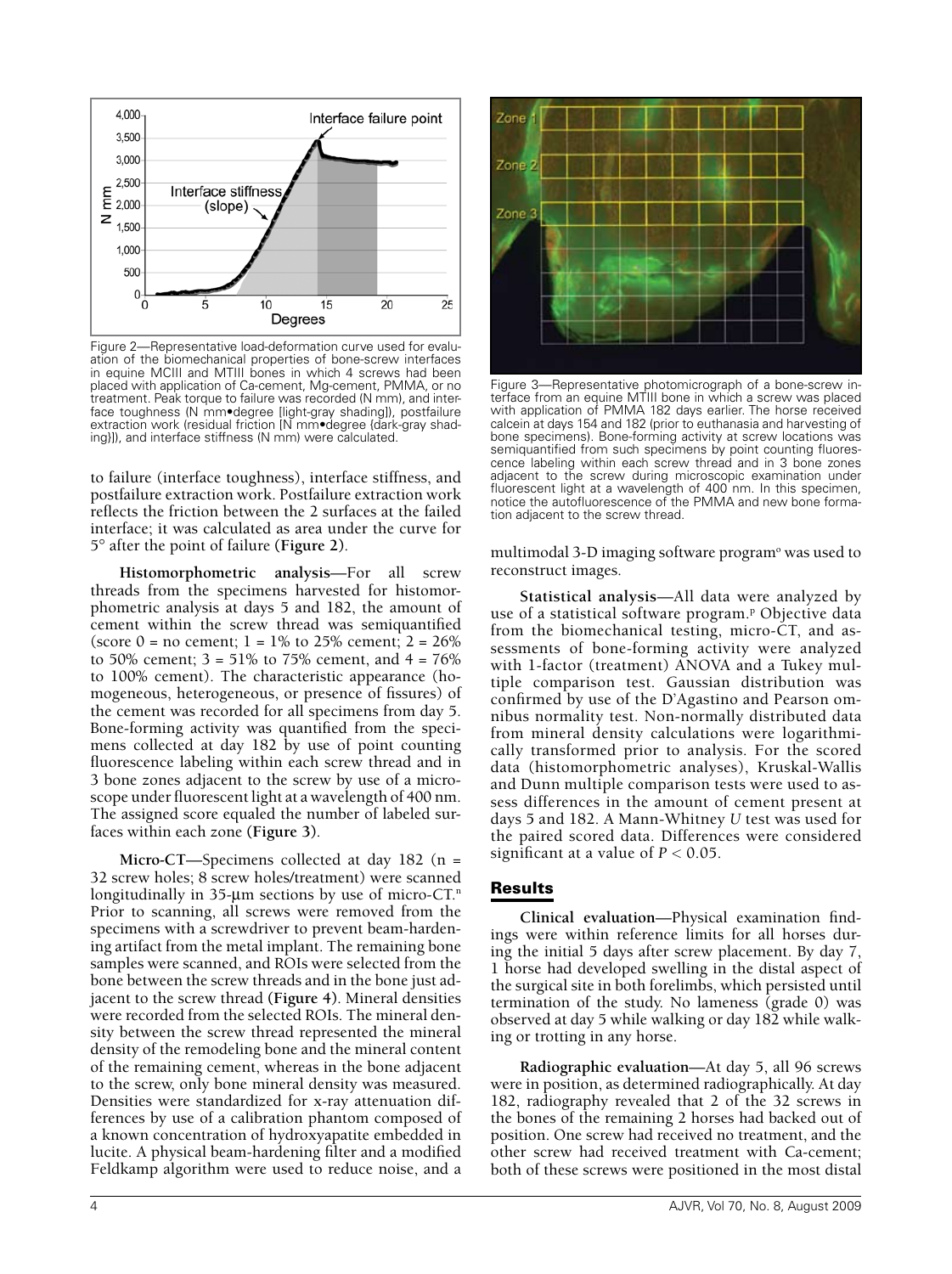hole in MCIII bones. Incidence for screw back-out at day 182 was 6.25*%*.

At day 182, periosteal reaction was present around the screw heads for 4 of 7 untreated screws, 6 of 7 screws that were treated with Ca-cement, and 6 of 8 screws that were treated with Mg-cement or PMMA. At day 5, greater mineral density from the presence of cement was observed in the medullary canal in 13 of 16 screws that were treated with Ca-cement, 14 of 16 screws that were treated with Mg-cement, and 15 of 16 screws that were treated with PMMA. At day 182, greater mineral density was observed in the medullary canal in 2 of 8 screws that were treated with Ca-cement, 7 of 8 screws that were treated with Mg-cement, and 6 of 8 screws that were treated with PMMA. With regard to Ca-cement–treated screws, radiographic evidence of increased mineral density in the medullary canal was observed significantly (*P =* 0.015) less frequently at day 182, compared with findings at day 5.

**Biomechanical testing**—Use of Mg-cement increased the peak torque to failure, compared with the effect of no treatment  $(P = 0.019)$  or Ca-cement  $(P =$ 0.012). Compared with the effect of PMMA, the use of Mg-cement similarly increased peak torque to failure, although the difference was not significant. Use of Mgcement increased the interface toughness (energy absorbed to failure), compared with the effect of no treatment (*P* = 0.007), Ca-cement (*P* = 0.012), or PMMA (*P* = 0.027; **Table 1**; **Figure 5**). There were no significant differences among the treatment groups with regard to interface stiffness or postfailure extraction work. Also, there were no significant differences in biomechanical strength of the screws between the male and female horses. The interface failed consistently at the screwcement interface for the Ca-cement, Mg-cement, and PMMA.

**Histomorphometric analysis**—Cements had a characteristic appearance at day 5. The Ca-cement was most often heterogeneous in appearance with several fissures and cracks within the cement material. The Mg-cement was more homogeneous but had a granular appearance. The PMMA appeared cellular and homogeneous. More than 90% of the threads in Ca-cement–, Mg-cement–, and PMMA-treated screws were filled with cement at day 5, and there was no difference (*P* > 0.05) in the cement score among those treatments. At day 182, there was significantly (*P* < 0.001) less Ca-cement and Mg-cement at the interface, compared with findings at day 5 **(Table 2; Figure 6)**. Calcein label was detected with greater frequency in the screw threads than in the bone adjacent to the screws. Differences in bone-forming activity among treatments could not be detected after calcein labeling at days 154 and 182 (**Table 3**).

**Micro-CT**—Mineral density measurements were obtained for specimens collected at day 182 (Table 3). The Ca-cement increased the mineral density within the screw threads, compared with the effect of no treatment or PMMA ( $P \le 0.001$ ). The Mg-cement increased the mineral density within the screw threads, compared with the effect of PMMA (*P* < 0.001). The Mg-cement increased the mineral density of bone adjacent to the screw, compared with the effect of no treatment or PMMA ( $P = 0.008$ ). The sex of the horses did not have an effect on the mineral density measurements.



Figure 4—Micro-CT images of 3 representative specimens of equine MTIII bones at day 182 after screw placement to illustrate mineral density assessments. A—Trans-verse section of the screw hole. In the screw hole, there is a uniform layer of PMMA (arrow). B—Longitudinal section of the screw hole. Notice the material of high mineral density within the screw thread (arrow). The ROIs for calculations are illustrated (boxes). C—Three-dimensional reconstruction image of the bone-screw interface.

#### Discussion

To our knowledge, this is the first study to compare the effects of a specific formulation of Mg-cement with a commercially available Ca-cement or PMMA in a bone-implant interface in vivo. The results of the present study supported the findings from previous investigations, which indicate that Mg-cement is a biocompatible bone cement that can considerably improve bone-implant interface bonding and induce osteogenesis

Table 1—Biomechanical properties of bone-screw interfaces in both MCIII and both MTIII bones of 4 horses 5 days after placement of 4 screws in each bone with application of Ca-cement, Mg-cement, PMMA, or no treatment (4 different screw hole treatments/bone).

| Variable                                                                                                    | <b>No treatment</b>                           | <b>Ca-cement</b>                              | Mg-cement                                                 | <b>PMMA</b>                                   | P value*                |
|-------------------------------------------------------------------------------------------------------------|-----------------------------------------------|-----------------------------------------------|-----------------------------------------------------------|-----------------------------------------------|-------------------------|
| Peak torque to failure (N mm)<br>Stiffness (N mm)<br>Toughness (N mm•degree)<br>Postfailure extraction work | $1.701 \pm 164$<br>$334 \pm 37$<br>$214 + 27$ | $1.665 \pm 148$<br>$328 \pm 59$<br>$205 + 45$ | $2,383 \pm 198^{\circ}$<br>$420 + 47$<br>$372 + 37^{a,b}$ | $1.981 \pm 240$<br>$336 \pm 40$<br>$246 + 35$ | 0.046<br>0.460<br>0.011 |
| (N mm•degree)                                                                                               | $127 + 18$                                    | $101 + 27$                                    | $185 + 53$                                                | $114 + 32$                                    | 0.364                   |

Data are presented as mean  $\pm$  SEM (based on 16 screws in each treatment group).

 $*$ A value of *P* < 0.05 indicates a significant difference for this variable among treatment groups.<br><sup>apor</sup> this variable, the value for Mo-cement-treated screws is significantly different (*P <* 0.05) <sup>a</sup>For this variable, the value for Mg-cement–treated screws is significantly different ( $P \le 0.05$ ) from the value for untreated and Ca-cement-treated screws. <sup>b</sup>For this variable, the value for Mg-cement-treated screws is significantly different  $(P < 0.05)$  from the value for PMMA-treated screws.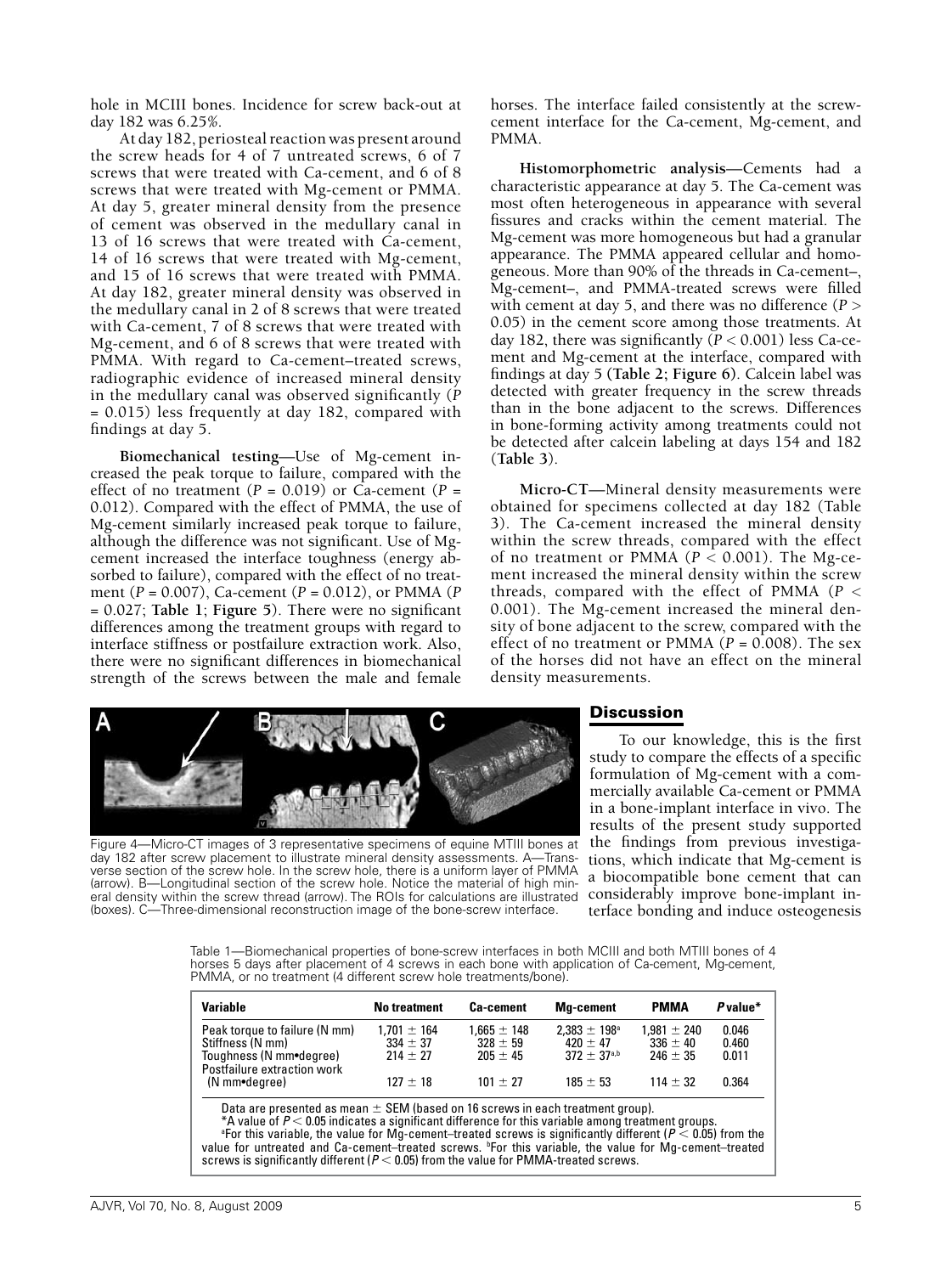in adjacent bone.34,50,a,b,q In our study, biomechanical testing was conducted at day 5 after screw placement, at which time the increases in extraction torque and interface toughness were most likely attributable to the



Figure 5—Mean  $\pm$  SEM peak torque to failure (N mm; A) and interface toughness (N mm•degree; B) for screws that were inserted in equine MCIII and MTIII bones with application of Ca-cement, Mg-cement, PMMA, or no treatment (NT) 5 days earlier. \*Value for Mg-cement–treated screws is significantly different (*P* < 0.05) from the value for untreated and Ca-cement–treated screws. †Value for Mg-cement–treated screws is significantly different ( $P < 0.05$ ) from the value for PMMA-treated screws.

adhesive properties of the Mg-cement.<sup>50,a,b</sup> This effect is of particular clinical value because implant loosening commonly occurs during the early postoperative period.5–7 Indeed, in our study, 2 screws backed out of their locations after day 5 and probably at day 7 when swelling over the screws was detected. There was no difference in the postfailure extraction work among the treatment groups, which can be explained by the gross and micro-CT observations that the interface failed consistently between the screw and the cement.

Radiography performed in 2 horses at day 182 revealed that screw back-out occurred at the most distal screw hole in 2 forelimbs. No signs of infection were evident histologically, and the failures most likely were a result of cyclic loading. One of the failed screws had received no treatment, and the other had been treated with Ca-cement. This clinical observation relates to the results from the biomechanical testing, which indicated that Mg-cement and PMMA provided better interface stability.

At day 182 after screw placement, radiography revealed that the density of the medullary canal was increased more often after application of Mg-cement than it was after application of Ca-cement. Results of histomorphometric analysis indicated that there was significantly less cement at the screw interface in Mg-cement– treated screws, compared with the amount of cement at the screw interface in Ca-cement–treated screws. This increased density may therefore represent a greater bulk of cement material that is slow to be absorbed or increased osteogenesis (ie, bone density) adjacent to the cement, as observed adjacent to the screw in the cortex. Similar observations have been reported in studies $42,45$ to evaluate absorption of various types of Ca-cements. Differences in curing time and flow characteristics may have contributed to the presence of more Mg-cement than Ca-cement in the medullary canal. Importantly, for comparison of mechanical properties, all screws had a similar amount of cement within their threads.

Table 2—Histomorphometric measurements at bone-screw interfaces in both MCIII and both MTIII bones of 6 horses at 5 and 182 days after placement of 4 screws in each bone with application of Ca-cement, Mg-cement, PMMA, or no treatment (4 different screw hole treatments/bone).

| <b>Time point</b> | <b>Variable</b>                                                                                                      | <b>No treatment</b>                | <b>Ca-cement</b>                                  | Mg-cement                                              | <b>PMMA</b>                                   | P value*                         |
|-------------------|----------------------------------------------------------------------------------------------------------------------|------------------------------------|---------------------------------------------------|--------------------------------------------------------|-----------------------------------------------|----------------------------------|
| Day 5             | No. of screw threads evaluated<br>No. of screw threads with cement (%)<br>Cement score†<br>Cement characteristic (%) | 55<br>0(0)<br>N/A                  | 51<br>47 (92.2)<br>$3.2 \pm 1.2$                  | 50(98.0)<br>$3.6 \pm 1.2$                              | 51<br>47 (100)<br>$3.4 \pm 1.2$               | 47<br>0.08<br>0.008              |
|                   | Homogeneous<br>Heterogeneous<br><b>Fissures</b>                                                                      | N/A<br>N/A<br>N/A                  | 44.68<br>55.32<br>59.57                           | 54<br>46<br>4.0                                        | 53.19<br>46.81<br>2.13                        | 0.60<br>0.60<br>< 0.001          |
| Day 182           | No. of screw threads evaluated<br>No. of screw threads with cement (%)<br>Cement score†<br>Bone activity score‡      | 83<br>0(0)<br>N/A<br>$5.0 \pm 2.5$ | 78<br>37 (47.4)<br>$1.8 \pm 1.3$<br>$4.9 \pm 2.4$ | $28(32.6)^a$<br>$1.1 \pm 1.0^{\circ}$<br>$4.2 \pm 2.8$ | 86<br>68 (90.7)<br>$3.4 \pm 1.2$<br>$42 + 27$ | 75<br>< 0.001<br>< 0.001<br>0.38 |

Data are presented as mean or mean  $\pm$  SD (based on 16 screws in each treatment group [4 horses] at day 5 and 8 screws in each treatment group [2 horses] at day 182).

 $t$ The amount of cement within the screw threads was semiquantified (score 0 = no cement; 1 = 1% to 25% cement; 2 = 26% to 50% cement; 3 = 51% to 75% cement, and 4 = 76% to 100% cement). ‡Bone activity score (0 to 10) reflects the number of fluorescein labeled surfaces within the screw thread and in 3 zones adjacent to the screw thread.

For this variable, the value for Mg-cement–treated screws is significantly different from the value for Ca-cement–treated (*P* = 0.01) and  $PMMA-treated (P < 0.001)$  screws.

NA = Not applicable.

*See* Table 1 for remainder of key.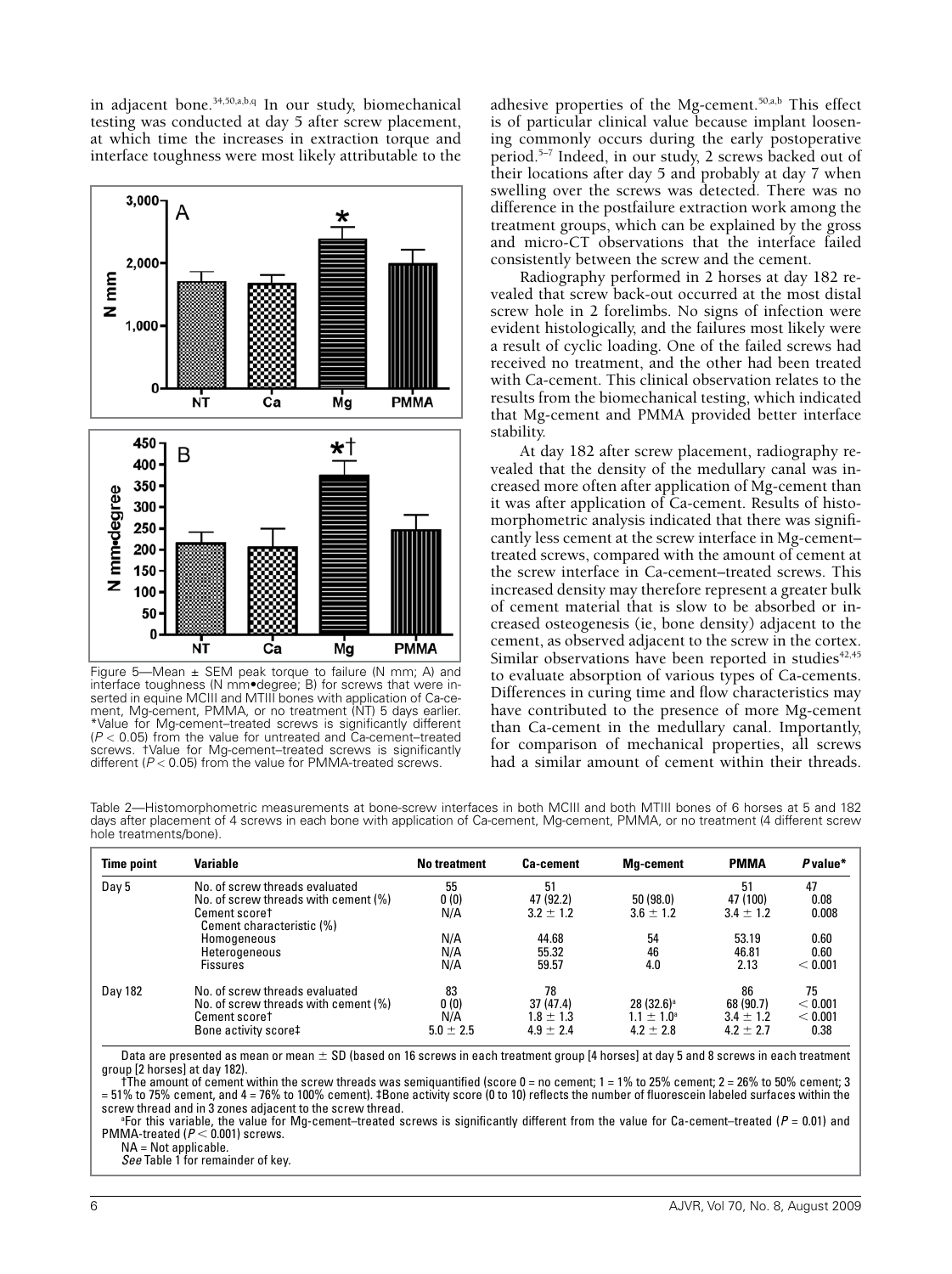The PMMA was detected frequently in the medullary canal at day 182, as would be expected following use of a nonabsorbable material. At that time point, Ca-cement was identified in the medullary canal significantly less frequently. It has been reported<sup>34</sup> that  $\bar{C}a$ -cement is easily flushed away from the surgery site, and in the present study, it is possible that bleeding and positioning of the limbs during surgery can reduce the amount of Ca-cement retained within the medullary canal at the screw sites.

Both the biodegradable Ca- and Mg-cements used in the present study were partially absorbed at day 182; however, the absorption of Ca-cement was significantly slower than that of Mg-cement, based on the quantity remaining at the interfaces. Absorption of Ca-cements can be prolonged, and incomplete absorption has been detected as long as 78 weeks after implantation.<sup>45</sup> In horses, Mg-cement is not absorbed after 7 weeks,<sup>33</sup> but in the distal portion of the femur of rabbits, 63.6% is absorbed after 12 weeks and 83.8% is absorbed after 26 weeks.<sup>r</sup> In that same study in rabbits, absorption of a Ca-cement was significantly slower: 37.4% was absorbed after 12 weeks, and 61.8% was absorbed after 26 weeks. Results of our study further support that absorption of Mg-cement is more rapid than absorption of Ca-cement.

In the present study, calcein was administered to 2 horses at days 154 and 182, but there was no difference in bone-forming activity among the Ca-cement, Mg-cement, and PMMA, despite histomorphometric



Figure 6—Photomicrographs of representative longitudinal sections of screws that were placed 5 days (A–C) and 182 days (D–F) earlier in equine MCIII and MTIII bones with application of Ca-cement (A and D), Mg-cement (B and E), or PMMA (C and F). Arrows indicate the surface of the cement or PMMA. Notice that the extent of filling with Ca-cement, Mg-cement, or PMMA is equivalent at day 5 and that partial absorption of Ca- and Mg-cement has occurred by day 182. In all panels, bar = 400  $\mu$ m.

evidence that bone formation occurred. Specifically, the Mg-cement increased density of the bone adjacent to the screw, compared with findings in untreated screws or screws treated with PMMA. On the basis of an osteoproliferative effect of magnesium-based alloys detected in other studies,  $33,c$  the increased density of the bone adjacent to Mg-cement–treated screws was likely a result of increased bone-forming activity that occurred earlier than day 154. Injection of calcein earlier in the phase of bone healing may be necessary to improve our understanding of bone activity.

At day 182 after screw placement, bone density within the screw threads was greatest for the Ca-cement–treated screws. Bone density within the screw threads was significantly greater for Ca-cement–treated screws and Mg-cement–treated screws, compared with the effect of PMMA. Importantly, this density measurement reflects a composite of the cement and bone that has replaced the cement that was undergoing absorption. Histomorphometrically, there was more Ca-cement than Mg-cement within the screw threads, which probably accounts for the higher bone density. At day 182, Mg-cement was absorbed to a greater extent than was Ca-cement; therefore, the micro-CT measurement reflects more newly woven bone.<sup>61</sup> An increase in bone mineral density in the bone adjacent to the screw was associated only with the use of Mg-cement. This may support the osteogenic properties of the Mg-cement reported previously.<sup>33,62–64</sup> At day 182, PMMA had the lowest values for bone mineral density within the screw

thread, which reflects the presence of cement that does not contain mineral. The sex of the horses did not have an apparent influence on the bone mineral density measurement; however, the number of animals included in the present study was small. Nevertheless, a recent study in 15 horses by Fürst et al<sup>65</sup> revealed that neither sex nor age affected bone mineral density measurements.

Overall, the procedures performed in the present study proved to be useful for evaluating the properties of implant interfaces, specifically the screw-cement and cement-bone interfaces. The midportion of the MCIII and MTIII bones in horses has a region of relatively uniform cortical thickness and density, which permits placement of multiple screws in each bone and allows each bone to

Table 3—Mineral density measurements (Hounsfield units) determined via micro-CT in both MCIII and both MTIII bones of 2 horses at 182 days after placement of 4 screws in each bone with application of Ca-cement, Mg-cement, PMMA, or no treatment (4 different screw hole treatments/bone).

| <b>ROI</b>                                                                                                                                                                                                                                                                         | <b>No treatment</b>                | <b>Ca-cement</b>                           | <b>Mg-cement</b>                                   | <b>PMMA</b>                        | P value*           |  |  |
|------------------------------------------------------------------------------------------------------------------------------------------------------------------------------------------------------------------------------------------------------------------------------------|------------------------------------|--------------------------------------------|----------------------------------------------------|------------------------------------|--------------------|--|--|
| Screw thread<br>Bone adjacent to<br>the screw hole                                                                                                                                                                                                                                 | $3.373 \pm 465$<br>$3.145 \pm 524$ | $3.711 \pm 501^{\circ}$<br>$3.357 \pm 587$ | $3.644 \pm 421^{\circ}$<br>$3.418 \pm 420^{\circ}$ | $3.249 \pm 520$<br>$3.151 \pm 503$ | < 0.001<br>< 0.001 |  |  |
| Data are presented as mean $\pm$ SD (based on 8 screws in each treatment group).<br><sup>a</sup> For this variable, the value for this treatment group is significantly greater than the values for the untreated<br>and PMMA-treated screws.<br>See Table 1 for remainder of key. |                                    |                                            |                                                    |                                    |                    |  |  |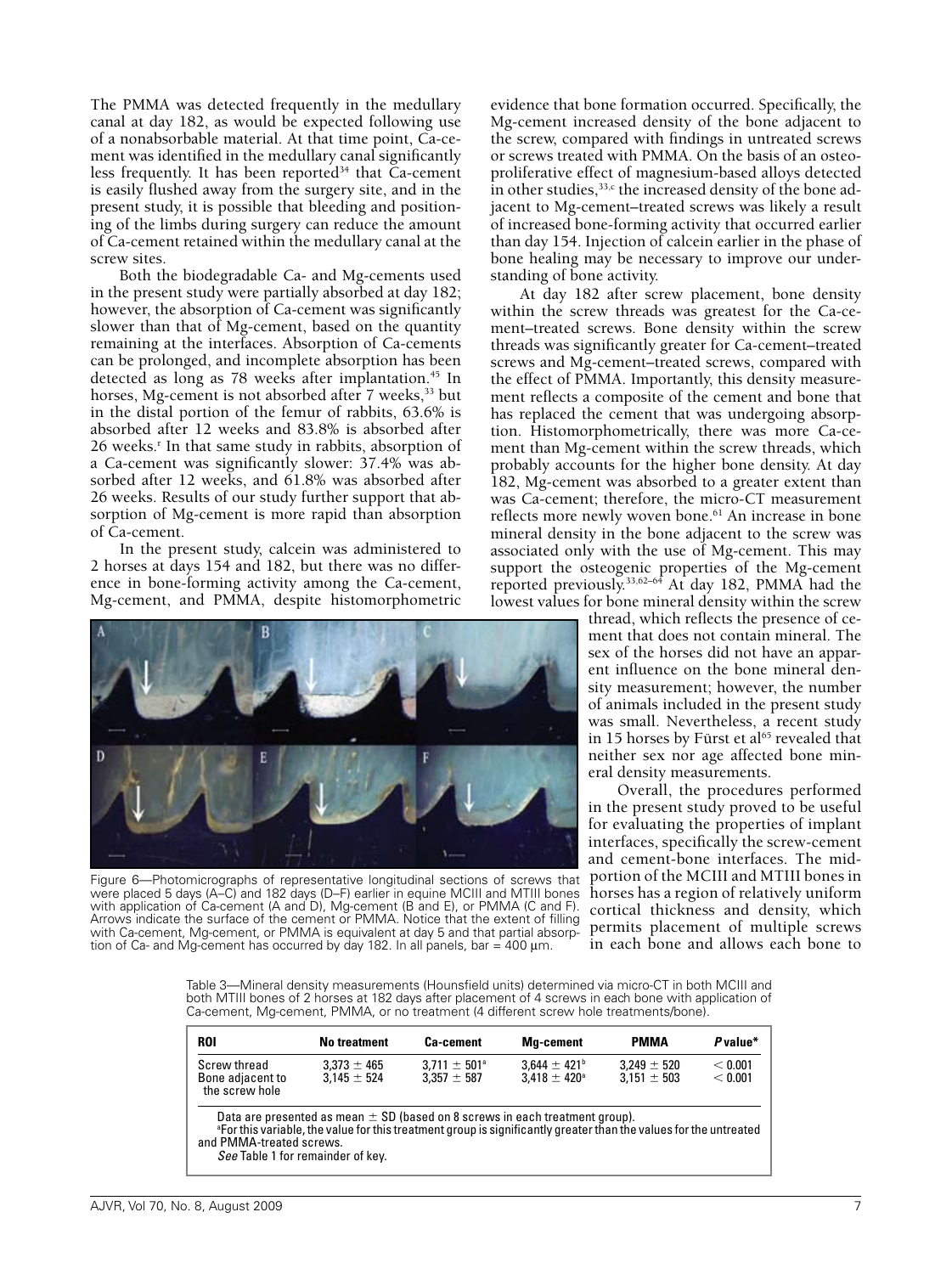serve as its own control specimen. Allocation of each treatment to a different screw hole in each limb of each horse further ensured a similar testing environment for all treatments. Extraction torque measurements were readily performed, and the method used was a reliable means by which the mechanical stability of the interface could be characterized. Commonly, biomechanical testing of screws is performed by use of axial pullout tests.<sup>66–69</sup> A pullout test biomechanically evaluates the holding power of the material (bone or cement) surrounding the screw.14,67–69 Extraction torque more likely reflects the strength and bonding characteristics of the interface as well as the resistance to cyclic forces driving the screw to back out, which is the mechanism of failure most commonly observed in clinical situations.

The cement materials used in the present study had different handling characteristics that were relevant to clinical application. Both the Ca- and Mg-cements were easy to mix and inject through the tip of the syringe; for both products, the study procedures could be completed (within a period of approx 10 minutes) before hardening commenced. The PMMA was readily mixed and injected but emitted noxious fumes and began to harden faster than the Ca- and Mg-cements. The Cacement was easy to inject, whereas the Mg-cement occasionally clogged the injection syringe tip as a result of its mildly granular texture. This could be remedied by use of a needle to unblock the tip of the syringe. In all instances in the present study, Ca-cement, Mg-cement, and PMMA were applied correctly in the assigned holes and even distribution of cement around each screw was confirmed histomorphometrically.

The results of the present study indicated that the Mg-cement possessed several beneficial characteristics of a biological fixator. In the early postoperative period, Mg-cement improved bone-implant stability and most of the cement was absorbed in a period comparable to bone healing (approx 26 weeks). Woven bone replaced the Mg-cement, thereby recreating a bone-screw interface. The potential osteogenic properties in the bone adjacent to the Mg-cement–treated screws should be further explored and may be of benefit in the healing of bone. Both Ca- and Mg-cements had good handling and injection characteristics, but a clinical benefit with the use of Ca-cement could not be demonstrated. The Mgcement has the potential to improve the outcome in orthopedic surgeries through these beneficial properties.

- Author: Please, provide the page number in footnotes a and q, and the access date for reference 60.
	- a. Bertone AL, Demaria M, Johnson A, et al. A degradable magnesium based cement adheres stainless steel screws to bone (abstr), in *Proceedings*. 50th Annu Meet Orthop Res Soc 2004;page.
	- b. Bertone AL, Hackett B, Litsky A, et al. A magnesium injectable formulation adheres bone to bone and tendon to tendon (abstr), in *Proceedings*. 51st Annu Meet Orthop Res Soc 2005;1007.
	- c. Simplex P, Stryker Inc, Kalamazoo, Mich.
	- d. Norian skeletal repair system, Synthes, Paoli, Pa. e. Osteocrete, Bone Solutions Inc, Dallas, Tex.
	- f. AO, Synthes, Paoli, Calif.
	- g. UTICA TCI-150-3/8 torque wrench, All-Spec Industries, North Wilmington, NC.
	- h. Euthasol, Virbac AH, Fort Worth, Tex.
	- i. Calcein, Sigma-Aldrich, St Loius, Mo.
	- j. EKLIN Digital Radiography Medical System Inc, Sunnyvale, Calif.
- k. Tecnovit 7100, Kulzer, Wehrheim, Germany.
- l. Exact System Leica Microsystems Nussloch GmbH, Nussloch, Germany.
- m. Bionix 858 Servohydraulic Biaxial Materials Testing System, MTS System Corp, Eden Prairie, Minn.
- n. Inveon PET Module, Siemens Medical Solutions Inc, Malvern, Pa.
- o. Inveon Research Workplace, Siemens Medical Solutions Inc, Malvern, Pa.
- p. Prism, version 4.0a, Graph Pad Software Inc, San Diego, Calif.
- q. Witte F. Degrading magnesium implants increase periosteal and endosteal bone formation (abstr), in *Proceedings*. 50th Annu Meet Orthop Res Soc 2004;page.
- r. Bone implantation study in rabbits. NAMSA GLP report, Northwood, Ohio: Unpublished data, 2007.

### References

- 1. Olmstead ML. The canine cemented modular total hip prosthesis. *J Am Anim Hosp Assoc* 1995;31:109–124.
- 2. Massat BJ, Vasseur PB. Clinical and radiographic results of total hip arthroplasty in dogs: 96 cases (1986–1992). *J Am Vet Med Assoc* 1994;205:448–454.
- 3. Crawford WH, Fretz PB. Long bone fractures in large animals: a retrospective study. *Vet Surg* 1985;14:295–302.
- 4. Hosgood G, Lewis DD. Retrospective evaluation of fixation complications in 49 pelvic osteotomies in 36 dogs. *J Small Anim Pract* 1993;34:123–130.
- 5. Remedios AM, Fries CL. Implant complications in 20 triple pelvic osteotomies. *Vet Comp Orthop Traumatol* 1993;6:202–207.
- 6. Koch DA, Hazewinkel HA, Nap RC, et al. Radiographic evaluation and comparison of plate fixation after triple pelvic osteotomy in 32 dogs with hip dysplasia. *Vet Comp Orthop Traumatol* 1993;6:9–15.
- 7. Doornink MT, Nieves MA, Evans R. Evaluation of iliac screw loosening after triple pelvic osteotomy in dogs: 227 cases (1991–1999). *J Am Vet Med Assoc* 2006;229:535–541.
- 8. Slocum B, Slocum TD. Tibial plateau leveling osteotomy for repair of cranial cricuate ligament rupture in the canine. *Vet Clin North Am Small Anim Pract* 1993;23:777–795.
- 9. Conzemius MG, Vandervoort J. Total joint replacement in the dog. *Vet Clin North Am Small Anim Pract* 2005;35:1213–1231.
- Bogoni P, Rovesti GL. Early detection of screw loosening in triple pelvic osteotomy. *Vet Surg* 2005;34:190–195.
- 11. Simmons S, Johnson AL, Schaeffer DJ. Risk factors for screw migration after triple pelvic osteotomy. *J Am Anim Hosp Assoc* 2001;37:269–273.
- 12. Hirakawa K, Jacobs JJ, Urban R, et al. Mechanisms of failure of total hip replacements: lessons learned from retrieval studies. *Clin Orthop Relat Res* 2004;10–17.
- 13. Olmstead ML. Complications of fractures repaired with plates and screws. *Vet Clin North Am Small Anim Pract* 1991;21:669–686.
- 14. Yovich JV, Turner AS, Smith FW. Holding power of orthopedic screws in equine third metacarpal and metatarsal bones. Part I: foal bone. *Vet Surg* 1985;14:221–229.
- 15. Hulse D, Hyman B. Biomechanics of fracture fixation failure. *Vet Clin North Am Small Anim Pract* 1991;21:647–667.
- 16. McKoy BE, An YH, Friedman RJ. Factors affecting the strength of the bone-implant interface. In: An YH, Draughn RA, eds. *Mechanical testing of bone and the bone-implant interface.* Boca Raton, Fla: CRC Press LLC, 2000;439–462.
- 17. Friedman RJ, An YH, Ming J, et al. Influence of biomaterial surface texture on bone ingrowth in the rabbit femur. *J Orthop Res* 1996;14:455–464.
- Placzek R, Ruffer M, Deuretzbacher G, et al. The fixation strength of hydroxyapatite-coated Schanz screws and standard stainless steel Schanz screws in lower extremity lengthening: a comparison based on a new torque value index: the fixation index. *Arch Orthop Trauma Surg* 2006;126:369–373.
- 19. Edwards TR, Tevelen G, English H, et al. Stripping torque as a predictor of succesful internal fracture fixation. *ANZ J Surg* 2005;75:1096–1099.
- 20. Kuehn KD, Ege W, Gopp U. Acrylic bone cements: mechanical and physical properties. *Orthop Clin North Am* 2005;36:29–39.

Please verify that all references are correct in the references section and body text, as they

were reordered.